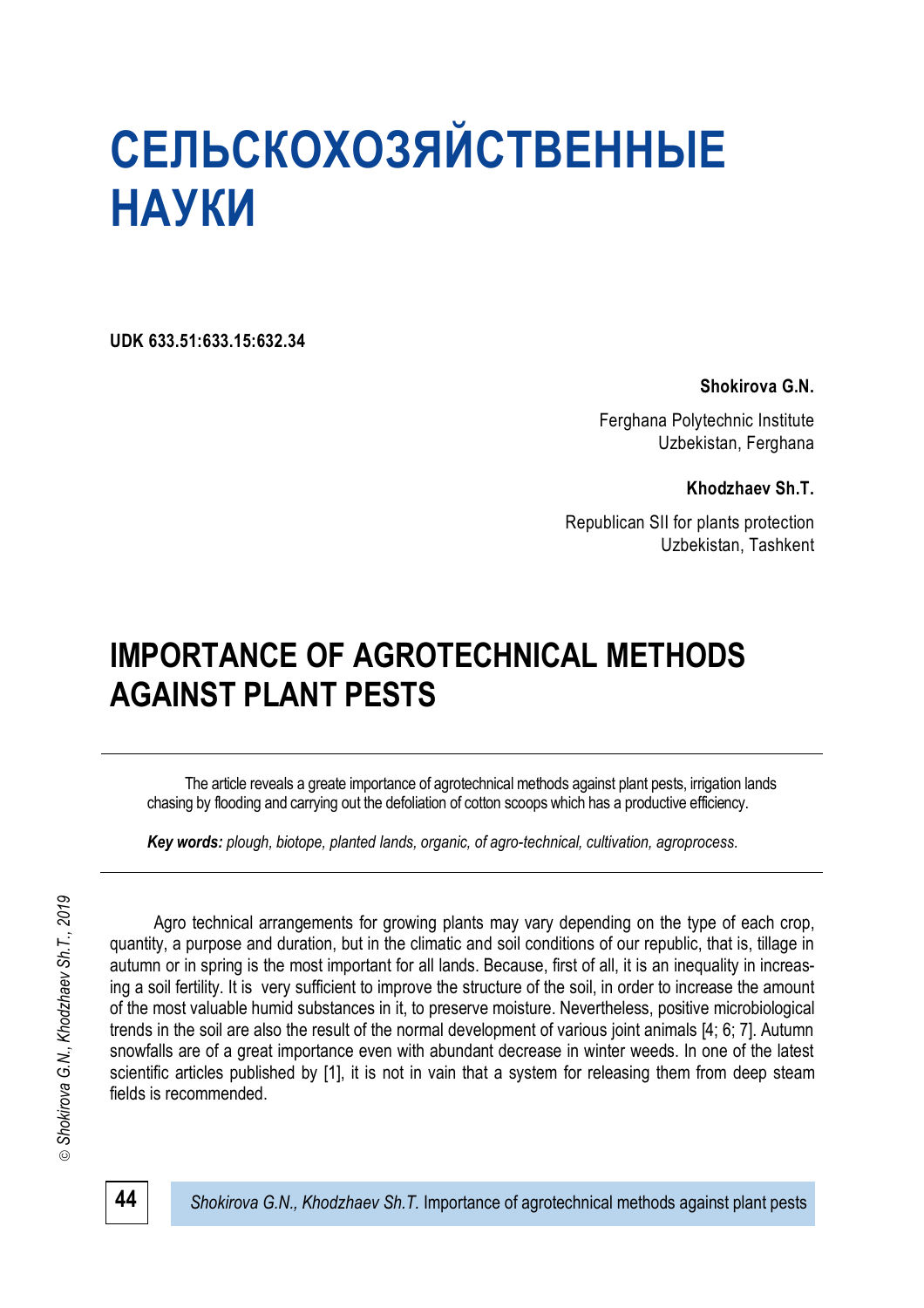

Fig. 1. Plant pests:

1 – butterfly; 2 – eggs laid on leaves; 3 – worms damaging cotton bolls; 4 – a worm that creates pupae in the ground; 5 – a caterpillar inside the pupa; 6 – a cotton scoop on a spikelet of grain; 7 – a worm on the shoots of a potato; 8 – severely damaged tomato fruits

The famous entomologist Vladimir Vladimirovich Yakhontov [9] once wrote about its importance in pest control: "there are such insects that the role of an ordinary grove, for example, cotton, is invaluable in controlling them". As a result of a landslide on the soil, moonlit pearls sunk in winter were destroyed, it was assumed that funguses and butterflies were killed. It is not a secret that many pests (scoops, thrips, spiders, whiteflies, bedbugs) penetrate stocks.

Place of investigation. Studies were carried out in the period of 2013-2016 in Tashlak farms of Uzbekistan, Ferghana region, with specific climatic and soil conditions. The methods considered are accepted in cotton growing and entomology [2; 5; 8].

Obtained results. The density of wintering funguses in various biotopes and cytoses of the most common cotton scoops (CS) did not stay unnoticed. Special observations and studies carried out in the conditions of the Tashlak district showed that the largest number of pest stocks is observed in tomato and corn fields, as well as in unfinished areas of cotton fields (Table 1).

Winter stock of cotton pox occurs even in autumn wheat crops; partially on the edges of the fields, also around the field there can found domes of cotton scoops [10].

As it can be seen from the table, in the beginning of winter (in December), there were not found moon domes after cotton, and butterflies began to stick to the pheromone traps of cotton scoops a little bit later.

*Table 1*

|                                | Amount of cotton scoops unit /m <sup>2</sup> |                        |                 |                   |        |         |        |        |         |  |
|--------------------------------|----------------------------------------------|------------------------|-----------------|-------------------|--------|---------|--------|--------|---------|--|
| Years of<br>investi-<br>gation | At the<br>edges<br>of the<br>fields          | Cultivat-<br>ed fields | corn            | Autumnal<br>wheat | tomato | pumpkin | peper. | potato | arachis |  |
|                                |                                              |                        | In sowed fields |                   |        |         |        |        |         |  |
| 2013                           | 0,20                                         |                        | 0,74            | 0,31              | 1,32   | 0,3     | 0,1    |        | 0,87    |  |
| 2014                           |                                              |                        | .20             | 0,16              | 0,96   | 0,2     |        |        | 1,10    |  |
| 2015                           | 0,32                                         |                        | $-0,61$         | 0,41              | ,10    |         |        | 0,16   | 0,77    |  |

#### **The tightness of Cocoons of cotton scoops left to winter in biotopes. Ferghana region Baghdad district, within 2013-2015**

**45 ISSN 2587-9022. АКТУАЛЬНАЯ НАУКА. 2019. № 11 (28)**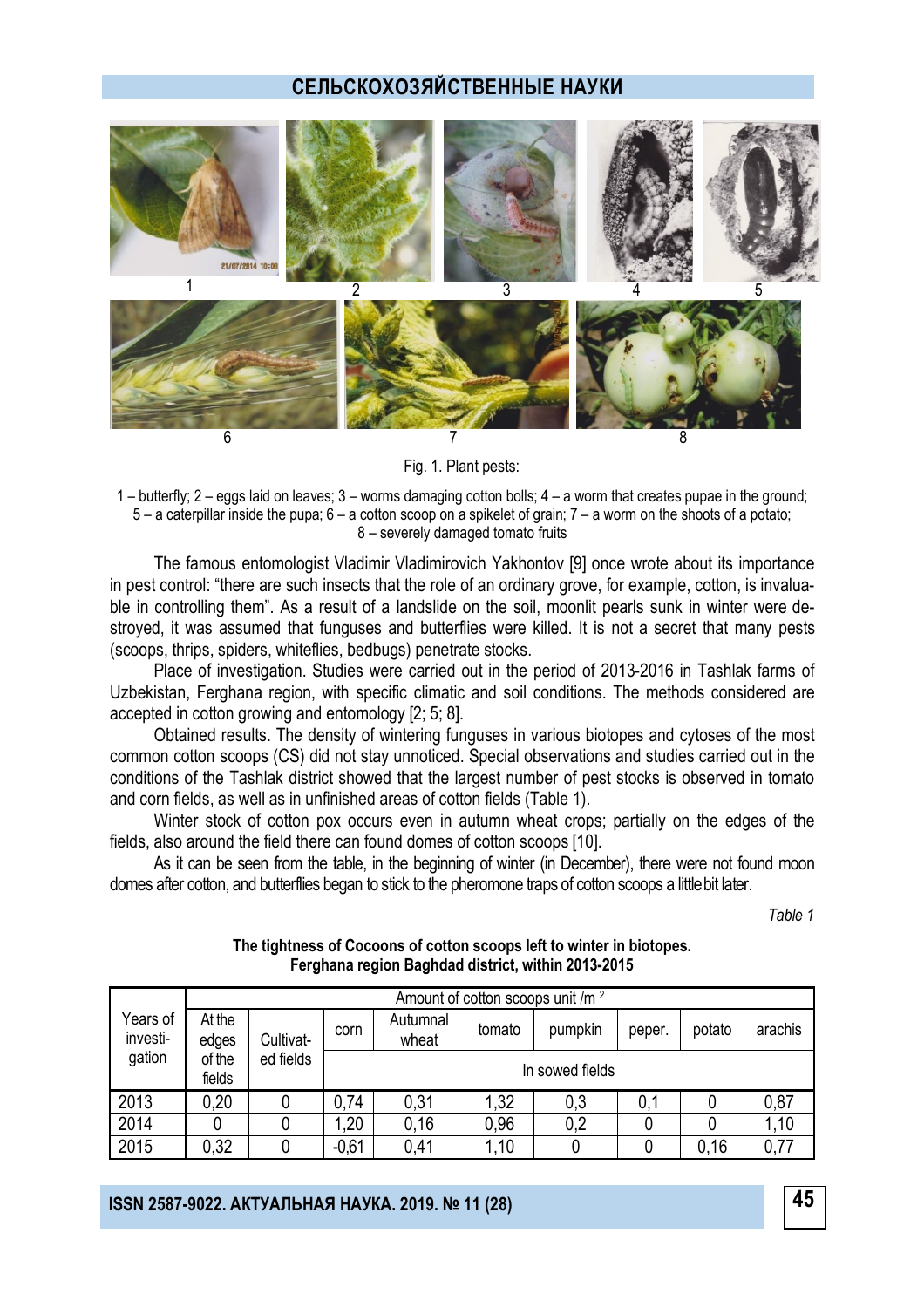Cotton Feeding. It is known that there is no point to expect a large crop from a plant that is not fed with mineral and organic fertilizers, which have a timely and different basis. According to the agrochemical cartogram, the cotton, which feeds on NPK, has the ability to replace (compensate) pests and diseases that are resistant to damage, damaged crops does not mean "seen" insects. For example, cotton wilt and other diseases that do not feed on potassium fertilizers, which are not particularly significant.

Rinse the field (ground) and water supply. Typically, at the end of winter, saline lands are washed in certain areas of land, by flooding for several days. The significance of this agro technical event is wider; it also pays attention to reducing the number of wintering pests. According to the results of our special experiments, it turned out that the butterflies did not fly out from one of 16 pupaes (CS) lying under the water with a moderate temperature for 48 hours, that is why, they die. Given that the water temperature in winter is much lower, we can say that the effect will be higher.

Artificial irrigation and crop cultivation. Irrigation of crops and cultivation in the range is also a manifestation of the fight against cotton scoops and other pests. The reason for this is: an immature plant is resistant to most adverse situations, and the damage done to its damaged pests remains partially invisible. Secondly, any insecticides (especially those with systemic properties) sprinkled with water from a saturated plant demonstrate high efficiency. And with the help of cultivation, as a result of mechanical impact, the prestige of many pests is reduced.

Chasing cotton. Our special control showed that the cotton scoop begins to lay eggs in it after entering the period of glory (usually in the first half of June). The bulk of the eggs (up to 100%) is poured on top of the leaves of the plant. 72-80 % of these is put at the point of growth of branches. So, if, depending on the care of the cotton, it is necessary to sprinkle it (to "mint") at the moment when the butterflies of the cotton scoop lay their eggs in the mass (for example, the 3rd decade of July or early August), then the pest eggs and young caterpillars may also die. For this, the employee must collect the cut-off part into, put on a special apron and remove it from the field. We determined this based on the experiment below.

The experiment was conducted on the agricultural fields of Tashlak region in the first decade of August 2015, when the third generation of the scoop was developing. A well-developed and watered cotton field was selected and part of it was allocated for the experiment. For each option 1 hectare of land was allocated. In this field, when minting, when cottonseed lays eggs abundantly, young worms first came out. In the control variant, it was found that, on average, 100 cotton balls each contain 20,6 eggs and 5,6 worms (Table 2). Cotton is chased once. After that, repeated checks were carried out within 15 days. The experiment consisted of three options, in the first of which growth points were thrown out, and in the second, working aprons were recruited and taken out of the field.

*Table 2*

| Variations      | Eggs and worms<br>before the chasing<br>per 100 plants |      | Amount of worms per 100 plants |      |      |     | Efficiency, % in days |      |      |             |
|-----------------|--------------------------------------------------------|------|--------------------------------|------|------|-----|-----------------------|------|------|-------------|
|                 | egg                                                    | Worm | 3                              | 6    | 10   | 15  | 3                     | 6    | 10   | 15          |
| Chasing out     |                                                        |      |                                |      |      |     |                       |      |      |             |
| of apron        | 16,3                                                   | 4,7  | 3,7                            | 10,7 | 13,4 | 3,0 | 32,2                  | 12,1 | 16,9 | $\mathbf 0$ |
| in<br>Chasing   |                                                        |      |                                |      |      |     |                       |      |      |             |
| apron           | 13,7                                                   | 4,3  | 3,2                            | 6,5  | 8,5  | 1,9 | 36,0                  | 41,6 | 42,4 | 39,9        |
| Control with-   |                                                        |      |                                |      |      |     |                       |      |      |             |
| out chasing     | 20,6                                                   | 5,6  | 6,5                            | 14,5 | 19,2 | 4,1 |                       |      |      |             |
| Positive<br>ef- |                                                        |      |                                |      |      |     |                       |      |      |             |
| fect of chas-   |                                                        |      |                                |      |      |     |                       |      |      |             |
| ing in apron    |                                                        |      |                                |      |      |     | 3,8                   | 29,5 | 25,5 | 39,9        |

## **The effect of varied coinage for cotton scoops in the fields. The experiment was conducted in Tashlak district, the cotton variety – "Sulton", on August 3-5, 2014-2015**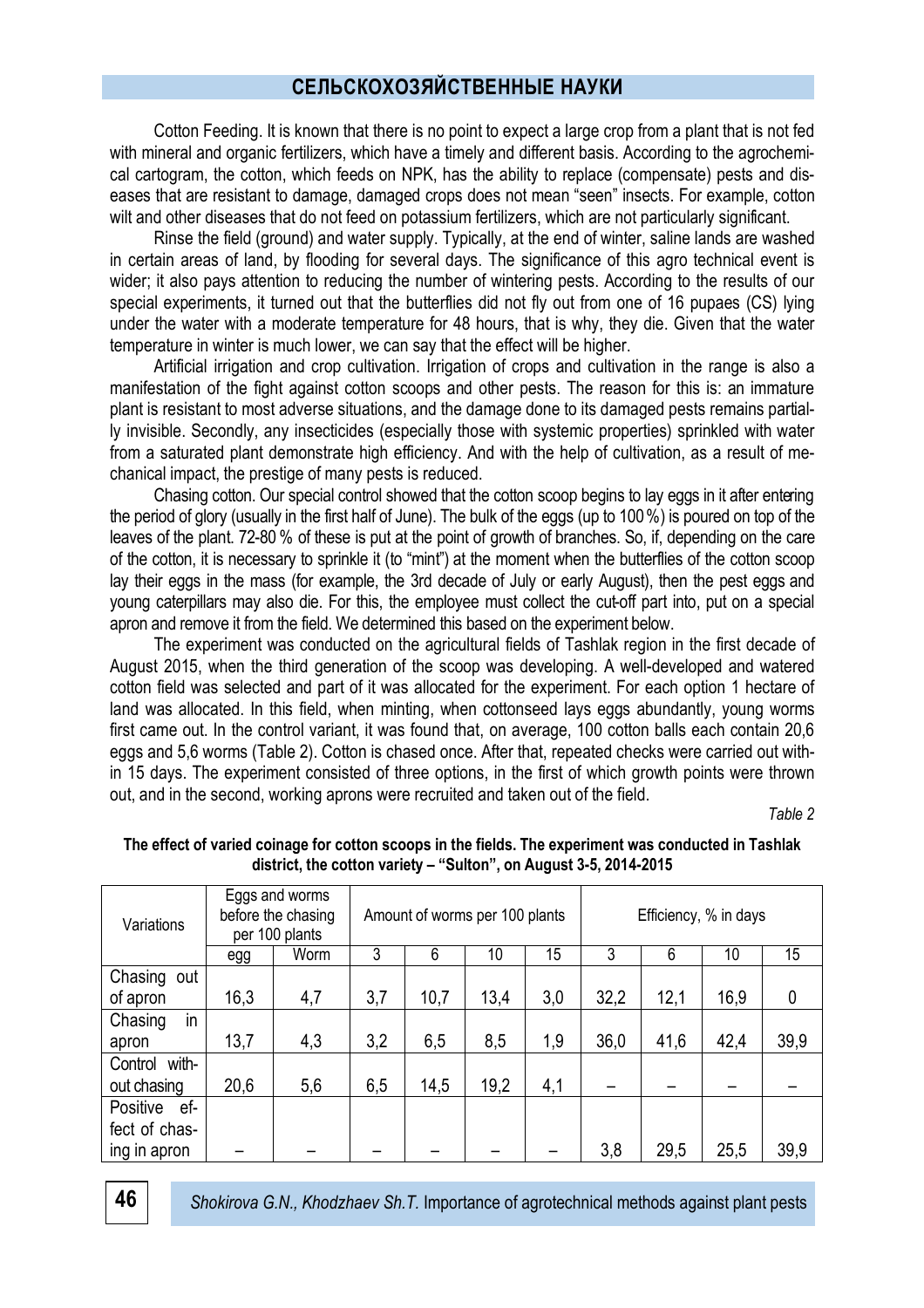The control chasing of cotton is in the third embodiment. The following conclusions can be drawn from the results of the experiment.

1. General provisions of agrotechnical coinage on cotton, if the cotton scoop coincides with the laying time, then a significant effect can be achieved by reducing the number of pests.

2. If the coinage of cotton is collected in special aprons and thrown out of the field 36-42%, then the control efficiency will increase than the collection of coinage without a special apron – 29–39 %.

The accuracy of the experiment is proven. (table 3). Three options were compared and studied with each other. The effeciency of minting cotton and the timing of their conduct, as well as the developmental relationship of cotton scoops.

*Table 3*

| Nº | Variations            | Density of<br>eggs and<br>worms in term<br>of chasing | Density of pests (in an average per 100 | Efficiency<br>of an agro<br>events, % |        |      |
|----|-----------------------|-------------------------------------------------------|-----------------------------------------|---------------------------------------|--------|------|
|    |                       |                                                       | 6.08.                                   | 12.08.                                | 20.08. |      |
|    | Early cotton chasing  | 2/9                                                   |                                         |                                       |        |      |
|    |                       | $(16.07 - 18.07)$                                     | 10/9                                    | 1/17                                  | 0/5    | 19,3 |
| 2. | Compliance of cotton  |                                                       |                                         |                                       |        |      |
|    | with<br>chasing<br>an | 23/3                                                  |                                         |                                       |        |      |
|    | abundant strike<br>0f | $(26.07 - 08.$                                        |                                         |                                       |        |      |
|    | cotton scoops         | (08)                                                  | 11/6                                    | 2/11                                  | 1/8    | 37,5 |
| 3  | Control (cotton does  | 19/4                                                  |                                         |                                       |        |      |
|    | not chase, to $0,4$ ) | (26.07-8.08)                                          | 7/11                                    | 3/16                                  | 0/13   |      |

#### **Tashlak district, Agrarian Farm under the name "Sohibzhon MMM" in Tukhtaboeva farm, in 2015**

As can be seen from the table, in the second version of the experiment, the highest efficiency was achieved (37,5 % of the biological effect compared to the control).

In general, it should be noted that in cases prone to damage to the goose worm, it is necessary, at first to spray the cotton and establish the timing of its application with the pest on the mass planting of eggs.

Spraying measures carried out in favorable terms, along with the approach to cotton fruit growing, can provide additional assistance to the extent that there is no need to carry out special treatment against worms. The remote growth point of the plant must be collected in aprons and removed from the field.

Carrying out defoliation. Although cotton does not stop growing and developing using this agro method, it artificially drops the bulk of the leaves. How is it beneficial for plant protection? Of course there is a benefit. All absorbing pests (scoops, thrips, white-winged ones) that develop using plant tissues are destroyed first. During the collapse of cotton, the main advantage is where the new fibers are not "glued" (black aphid) obtained from contamination by insect waste [3]. This takes place among the huge strategic achievements. Also, the nutritious form of cotton worm tuna worms die partially, and the rest develop slowly, poisoning, or not getting divorced at all. Therefore, defoliation without delay with the opening of half of the middle box will give good results.

#### *REFERENCES*

1. Марзажонов Қ., Раҳимов Р. Бегона ўтларга қарши агротехник кураш чоралари // Ўзбекистон қишлоқ хўжалиги. – 2016. – № 8. – Б. 35.

2. Нурматов Ш.Н., Мирзажонов Қ., Авлиёқулов А. Дала тажрибаларини ўтказиш услублари. – Тошкент, 2007. – 147 б.

**47 ISSN 2587-9022. АКТУАЛЬНАЯ НАУКА. 2019. № 11 (28)**